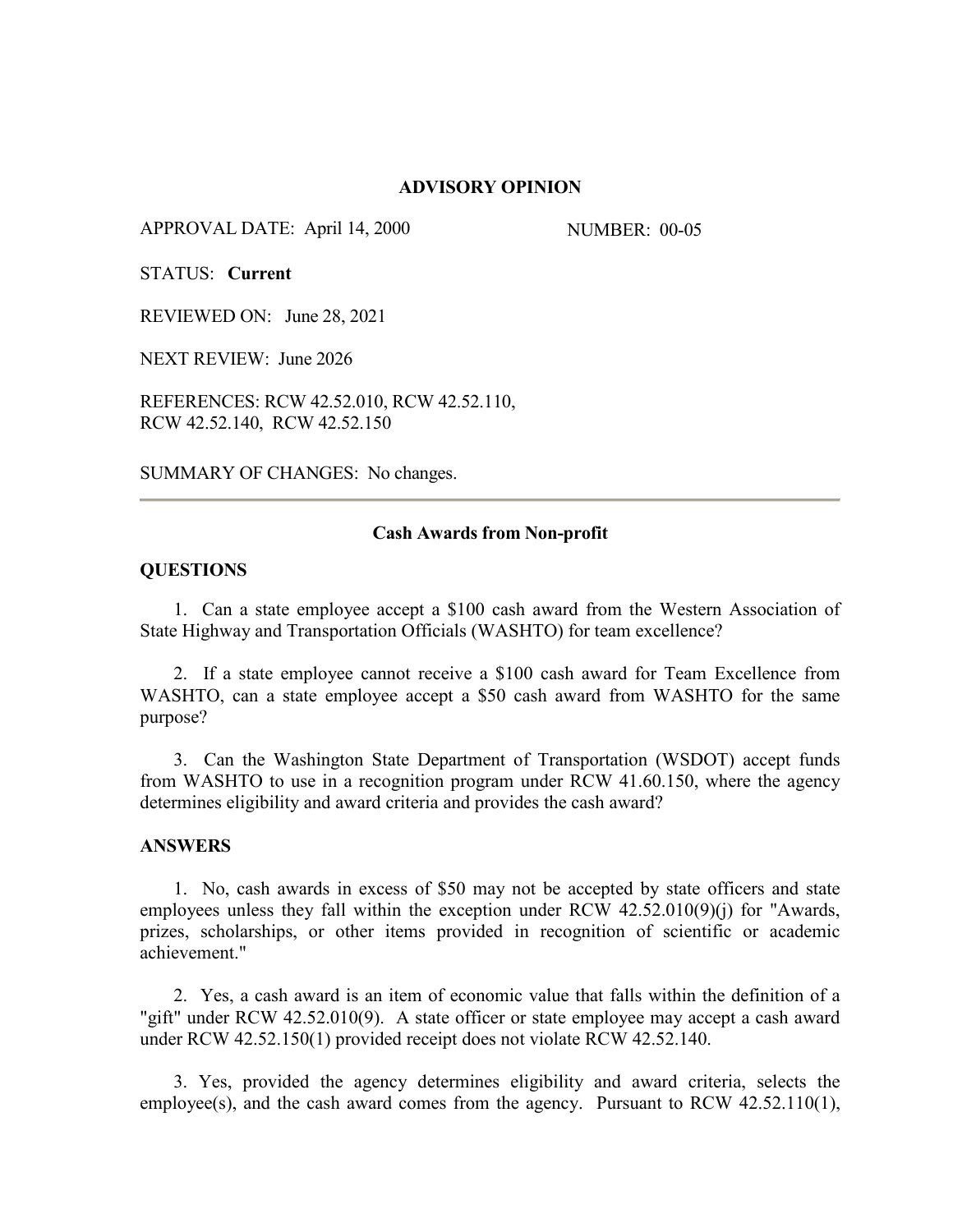state employees<sup>[1](#page-1-0)</sup> are prohibited from indirectly receiving any compensation, gift, reward or gratuity for the performance of official duties from a source other than the state of Washington.

# **ANALYSIS**

This opinion concerns receipt of awards through the Quality Support Fund Program established by WASHTO. WASHTO is a non-profit organization comprised of eighteen states and four U.S. federal government agencies and associate members from Canada. In 1997 WASHTO established the Quality Support Fund Program which provides up to  $$5,000^2$  $$5,000^2$ to states that either support or start a quality program.

To qualify for this program, WSDOT established a Team Excellence Award. Teams nominated for the award are evaluated based on the five criteria: (1) support of the agency's strategic plan; (2) consultation with customers and stakeholders; (3) success in using methods and tools to determine root causes of problems and analyzing data to find solutions; (4) ability to implement team recommendations; and, (5) development of adequate measurement tools to gauge performance. WSDOT has asked the Board whether the state's ethics law allows team members to receive cash awards for their accomplishments.

In question 1, the Board is asked whether state employees may receive cash awards valued at \$100 for team excellence. Under RCW 42.52.150(1) state officers and state employees may not accept gifts valued in excess of \$50, other than those items specified under subsections (2) and (5). None of the exceptions to the \$50 limit include cash awards.

Further, the Board has previously concluded that state officers and state employees may not receive cash awards that recognize excellence in government because the only statutory exception that would allow such awards applies only to "Awards, scholarships, prizes and other items provided in recognition of academic or scientific achievement" under RCW  $42.52.010(9)(j).$ 

Advisory Opinion 99-05. State employees may receive non-monetary "tokens or awards of appreciation in the form of a plaque, trophy, desk item, wall memento, or similar item," even if valued in excess of \$50, under exceptions found in RCW 42.52.150(2)(c) and RCW 42.52.150(4)(b).

The second question involves a policy interpretation of RCW 42.52.150, and whether the \$50 limit under RCW 42.52.150(1) includes cash awards. A "gift" is defined in RCW 42.52.010(9) as "anything of economic value for which no consideration is given."

Because a cash award is an item of economic value, the Board believes that a cash award that does not exceed the \$50 limit would not violate RCW 42.52.150(1). A state officer or state

<span id="page-1-0"></span><sup>&</sup>lt;sup>1</sup> RCW 42.52.110(2) allows officers and employee of institutions of higher education to receive compensation, gifts, rewards or gratuities from governmental entities or a nonprofit organization organized for the benefit or support of the institution.

<span id="page-1-1"></span> $2$  As of 2016, the award is \$3,000 per fiscal year.